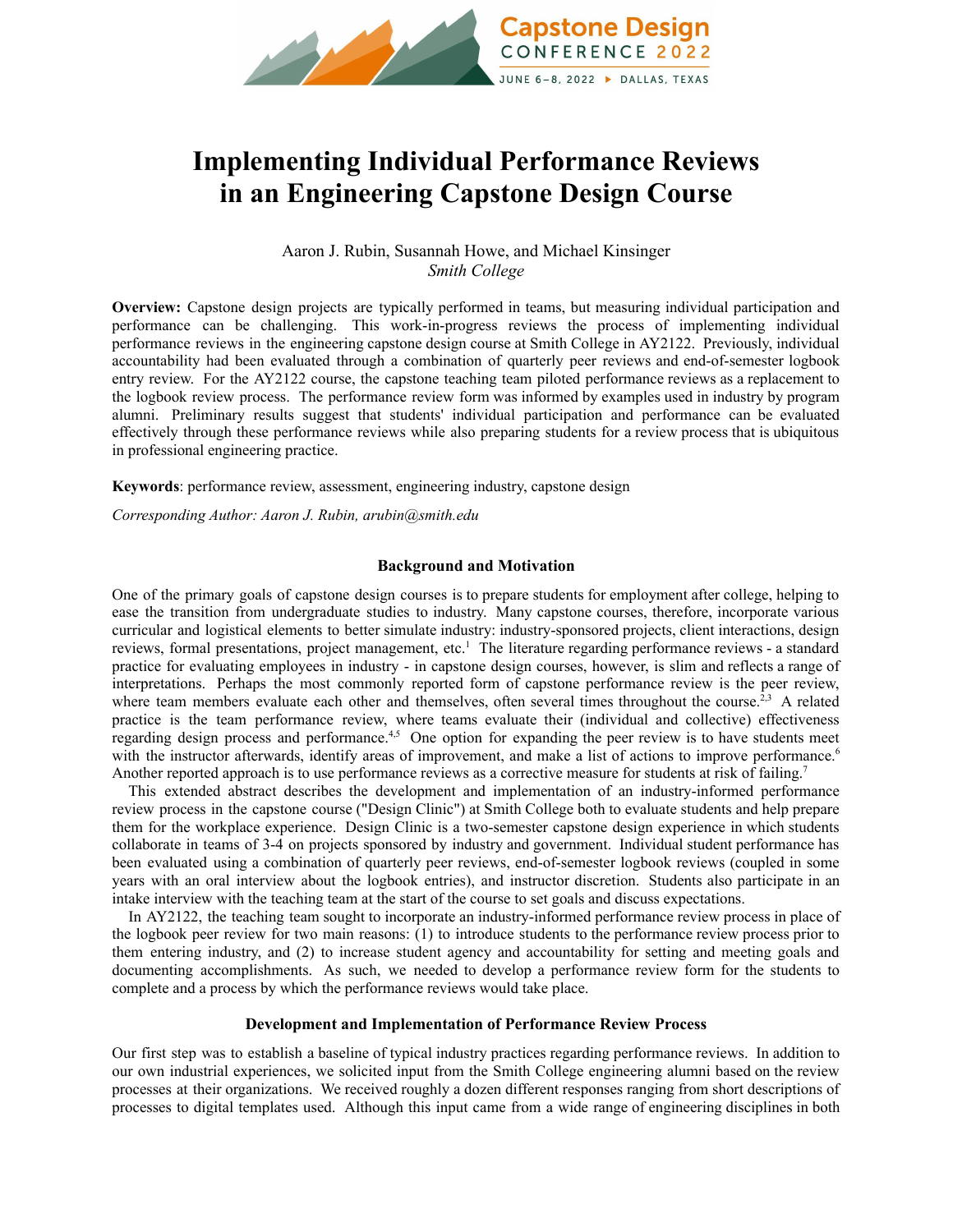public and private sectors, the actual content in the performance reviews was generally consistent. Notably, the two common sections of the performance review in the industry examples were Accomplishments (sometimes framed through demonstration of core values) and Goal Setting. These were the core of our performance review.

In creating two forms (one for fall, one for spring) that students would use to document their goals and accomplishments, we wanted to ensure that students understood the duality of the performance review process: simulating industry and evaluating student performance. We thus began our form with the following statement: *The performance review process provides a framework for Design Clinic students' future growth and development. The appraisal process provides a framework for face-to-face discussion between the student and the Design Clinic* Teaching Team to more fully understand the student's goals going forward and the individual contributions to date.

Both fall and spring forms had two main sections. The fall form (see <https://bit.ly/PerfRevFall>) included accomplishments (3-4 total) and goals (3-4 total looking forward), all of which could be technical, personal, or interpersonal in nature, thus reflecting the wide range of activities that are part of the capstone design experience. The goals section asked students to describe actions to achieve each goal and to describe how success would be measured. The accomplishments section required documentation to support each stated accomplishment. The spring form (see [https://bit.ly/PerfRevSpring\)](https://bit.ly/PerfRevSpring) combined goals and accomplishments in one section, and added a new section about what skills would transfer to the future.

We introduced the performance review form and process to the class midway through the fall semester. This provided an opportunity to discuss performance reviews in industry, encourage students to use their logbooks (since these could be used as evidence of accomplishments), and promote thinking about professional goal setting. We created a separate Google doc for each student, shared it with the student and the teaching team, and instructed students to fill it out before the end of the semester. We held the performance reviews for the 32 enrolled students over two days during the exam period at the end of each semester in 12-minute blocks; two of the three three teaching team members were present at each review. During the reviews, we asked each student to describe a few of their accomplishments and either listed goals (fall) or transferable skills (spring). We followed up with probing questions about the accomplishments, and we provided feedback on chosen goals or transferable skills. We gave our questions and feedback orally and also as live written comments on the Google doc during the review itself so the students would have access to them.

#### **Assessment of Performance Review Process**

We have been pleased by the performance reviews so far and have identified a number of benefits. Although not a stated goal, the performance reviews provide a nice bookend to the one-on-one intake interviews conducted at the beginning of the semester. We found students generally provided thoughtful goals that provided a good framework for a free-flowing discussion during the performance review blocks. The discussion often highlighted accomplishments and clarified goals that were not evident in the written form alone. The length of the review time blocks also seemed appropriate for most students: the blocks allowed for a good discussion, but required very little student time. Moreover, the live comments provided a written record of teaching team feedback and student reflection during the review itself. We also noticed improvement in depth and thoughtfulness of comments in the spring. The discussions were helpful both semesters in grading student performance and in giving insight into which individual performances were driving the project progress.

While many aspects were acceptable or exceeded our expectations, there were some things that did not go as well as hoped. Although we introduced the review process midway through the semester, most students did not start their forms until the end of the semester. Possibly related, we noticed inconsistent buy-in across the class, with 1-2 students filling out the forms at the very last minute both semesters. In addition, students provided varying levels of supplemental documentation and/or did not use the documentation to support their comments in the review form.

### **Future Work / Conclusion**

In general, the initial implementation of performance reviews during AY2122 has been promising. The performance review process has been an improvement over the end-of-semester logbook entry review with a number of positive outcomes. The performance review process gives students a window into the type of experience they will have in the workplace. The process also serves as an opportunity for the capstone teaching team to focus on the goals and growth opportunities of individual students, which can be easily overshadowed by the team-centric nature of the capstone projects. We would also like to improve student engagement throughout the semester. This could possibly be achieved through a tie-in to the intake interviews or setting goals earlier in the semester. We are excited to continue using and improving this performance review process in Design Clinic in the years to come.